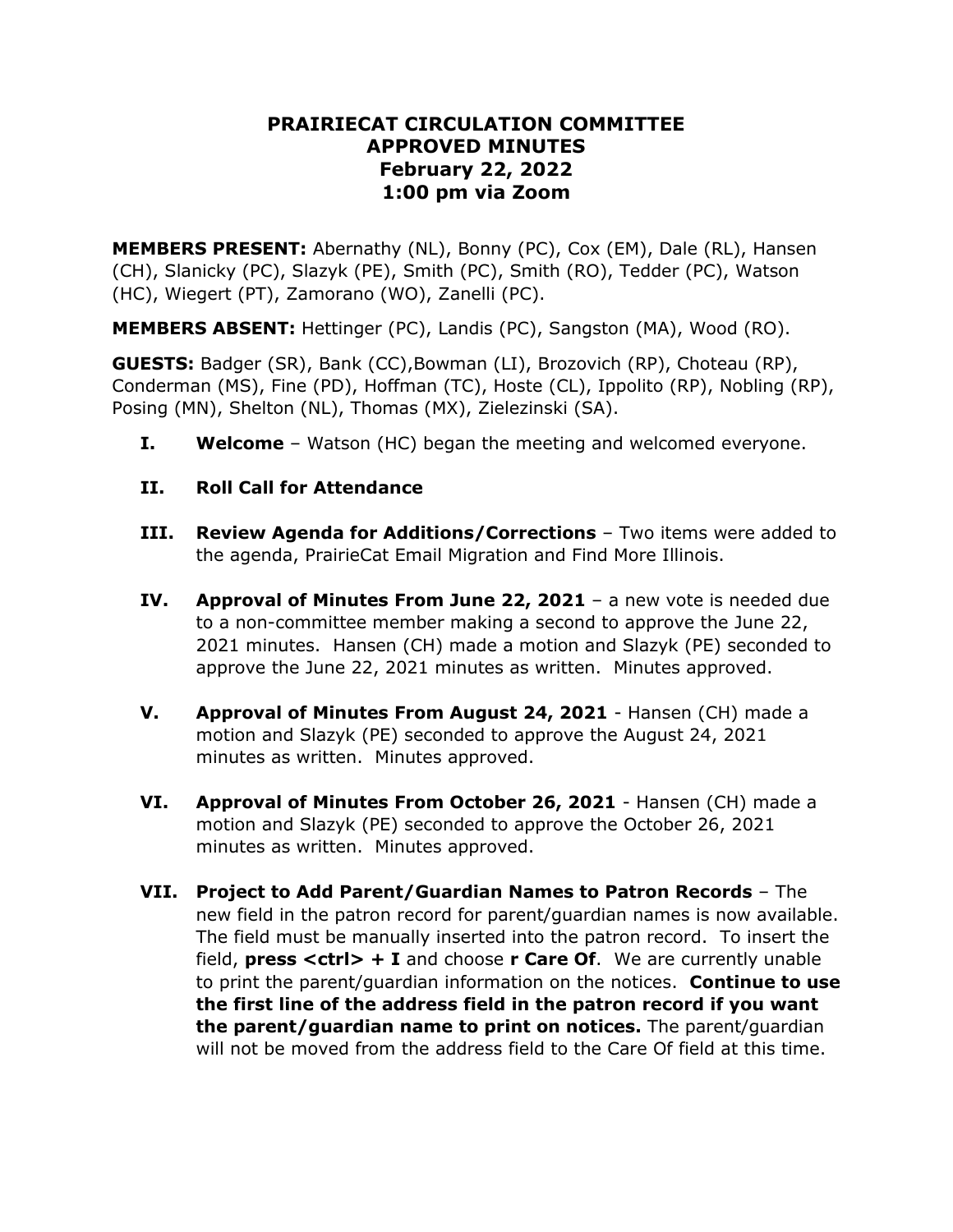#### **VIII. New Topics**

- **a. VOTE NEEDED: Approval Required for Wording Changes to Multiple Overdue Notices** – The packet for today's meeting includes the new wording for the notices. Changes were made to cover the fine free libraries as well as libraries assessing fines. Motion made by Cox  $(EM)$  and  $2<sup>nd</sup>$  by Dale (RL) to accept the new wording. There was no discussion. The wording changes as written in the packet were approved.
- **b. Non-PrairieCat Reciprocal Borrower Forms** It is no longer necessary to collect the non-PrairieCat reciprocal borrower forms and submit them to PrairieCat staff. New non-PrairieCat reciprocal borrowing patron records will be checked monthly by PrairieCat staff and corrected if needed. Libraries can still use the forms if needed for their own retention policy but it is not required by PrairieCat. The forms will be removed from the PrairieCat support site. This change takes effect immediately and all documentation will be changed to reflect this change.
- **c. Pink Condition Slips** Continue to request the pink condition slips on the PrairieCat support site [\(https://support.prairiecat.info/\)](https://support.prairiecat.info/). The forms are only being sent out on a weekly basis by PrairieCat staff. PrairieCat staff are not working in the office five days per week and are rotating when staff go into the office to ship out the forms. Please plan in advance and order the forms before you run out.

### **d. Member Updates**:

- **i. Lostant Community Library** Continues to add their collection to the database.
- **ii. Putnam County Primary School** Like other schools, staff have been shifted back into the classroom. The district media coordinator is trying to get someone back into the library to do data entry.
- **iii. Ida Public Library Bookmobile** There is now a collection in the database for the Ida bookmobile. The bookmobile will be going live in March. As with our other bookmobiles, it will be a non-holdable collection. If you place a hold on a title owned by both Ida main and Ida bookmobile, if the main copy is available, the item will be supplied.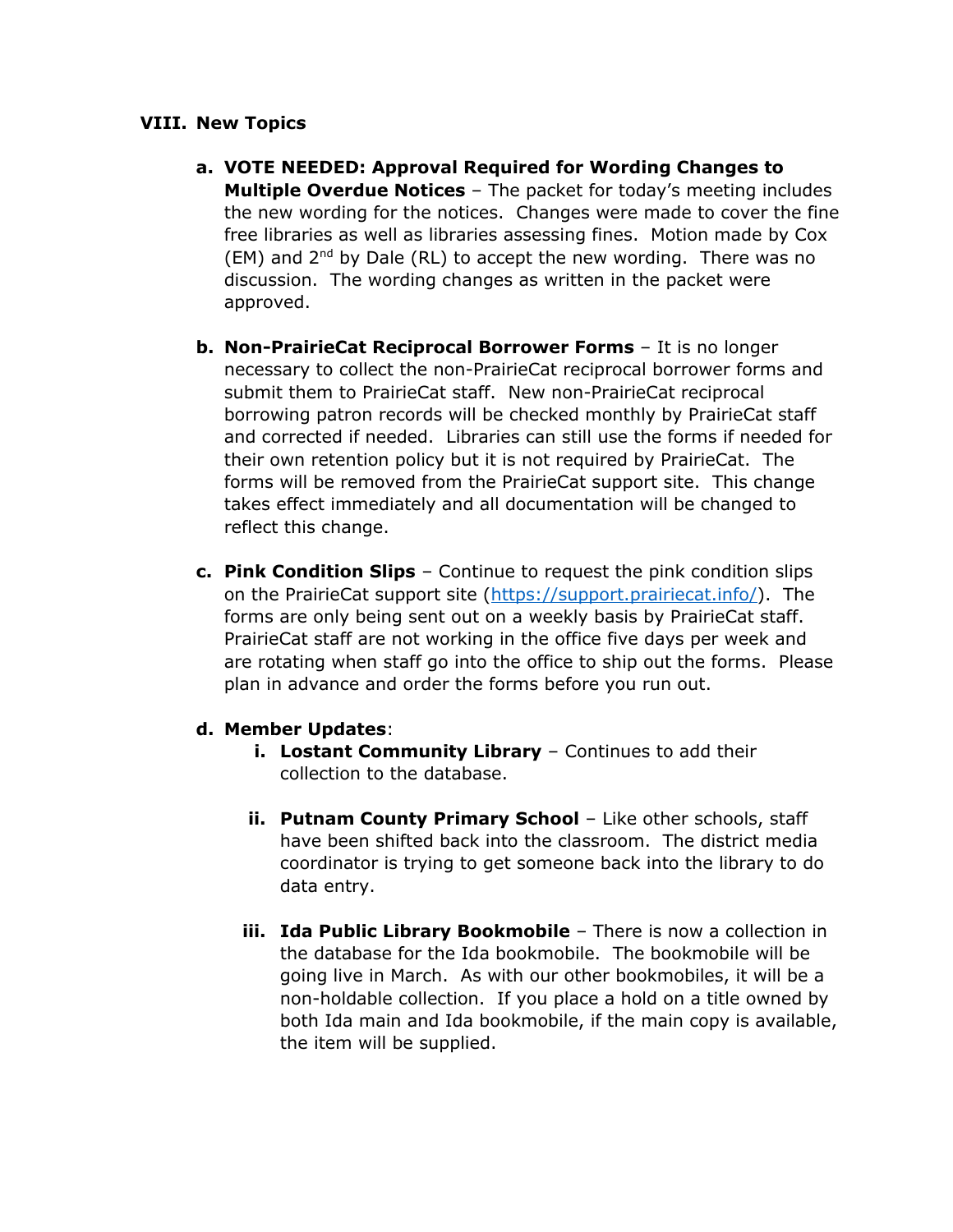- **IX. Training (Talent LMS)** If anyone has suggestions for potential training videos, please submit them to Landis (PC) at [melissa.landis@prairiecat.info.](mailto:melissa.landis@prairiecat.info) A request has been made for a video on how to deal with damaged and lost items and is on the list.
- **X. PrairieCat Email Migration --** An email was sent out last week that PrairieCat staff have begun the transition in changing the domain in their email address. Instead of being [first name].[last name]@railslibraries.info, they are now [first name].[last name]@prairiecat.info. For example, instead of [ed.zanelli@railslibraries,](mailto:ed.zanelli@railslibraries)info, it is now [ed.zanelli@prairiecat.info.](mailto:ed.zanelli@prairiecat.info) The RAILS address will still work for now. Mail coming from PrairieCat staff will now come from the new email address.
- **XI. Find More Illinois** The Find More Illinois ILL overlay interface is changing. They are also making membership opportunities available. Fees are currently being waived. Currently there is a lag in pulling in all of the PrairieCat holdings. You can find more information at: [https://findmoreillnois.org/.](https://findmoreillnois.org/)

# **XII. BYPT 'Bring Your Problems Time'**

- **a. Hold Wrappers –** East Moline is moving into a new building and asked for suggestions on doing their hold wrappers. They will have an open hold shelf for patrons to pick up their own holds. Some libraries use the first four letters of the patron's last name, first initial, and the last four digits of the patron's barcode. Reddick Library had a patron who was taking items for other patrons, so they started putting the items on the shelf with the spine down so the patrons can't see the titles. Reddick now keeps all holds behind the circulation desk.
- **b. Update on Vega**  The development of Vega continues. PrairieCat staff are working with Innovative to develop Vega. We do not have a Go Live date yet.
- **XIII. Location Codes** A weed of the location codes is being done. The policy for location codes states that there must be at least 25 items in each code. Slanicky (PC) is working on cleaning these up. About 300 location codes don't have any items and about 600 have between 1-24 items attached. The empty codes will be deleted. The location list has 400 lines and slows down Sierra when it downloads to your computer when you login.